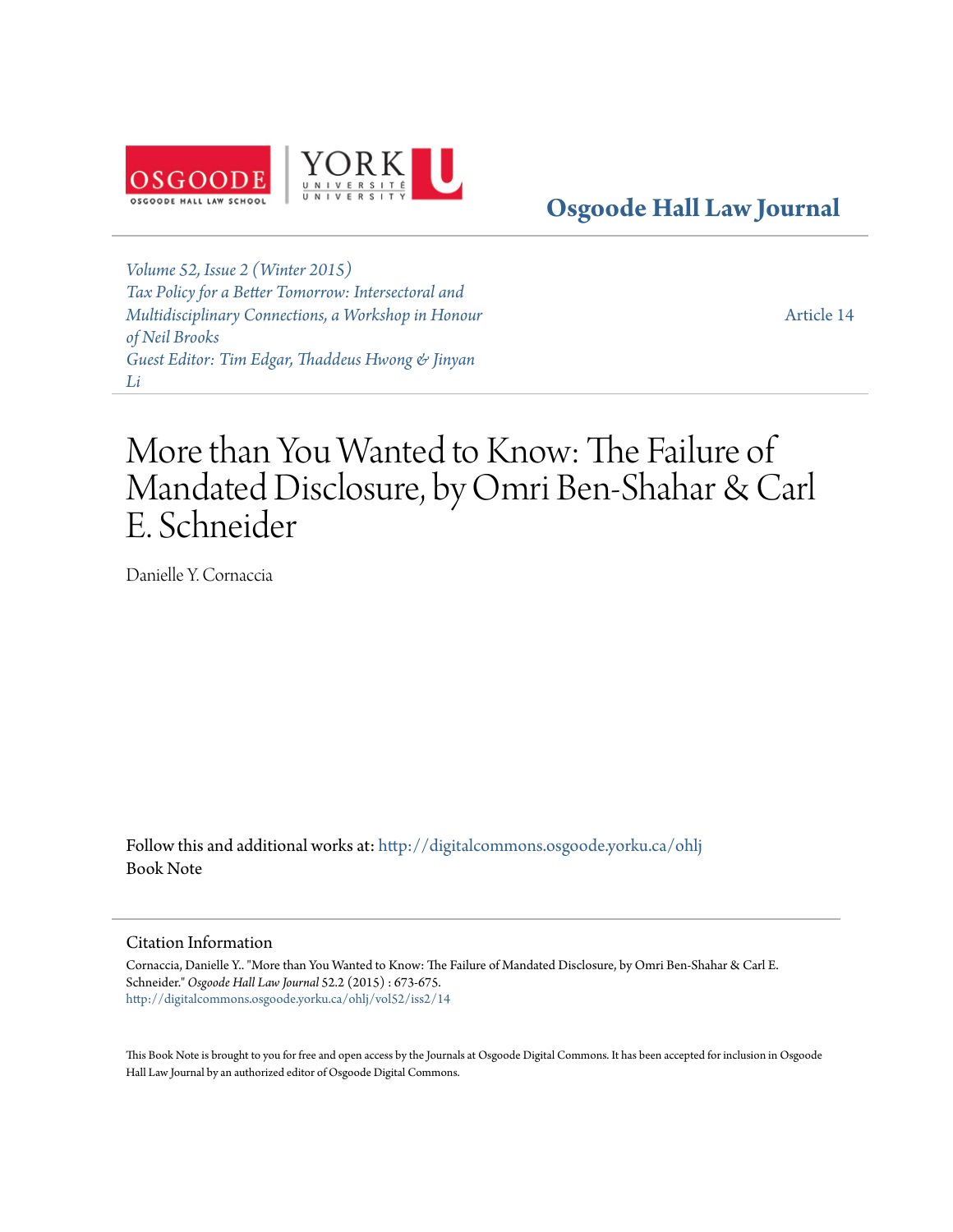Book Note

## MORE THAN YOU WANTED TO KNOW: THE FAILURE OF MANDATED DISCLOSURE, by Omri Ben-Shahar & Carl E. Schneider<sup>1</sup>

673

### DANIELLE Y. CORNACCIA

"TELLING PEOPLE MORE THAN THEY WANT TO KNOW in language they don't understand should not have legal consequences."<sup>2</sup> That proposition tells you almost everything you need to know about *More Than You Wanted to Know: The Failure of Mandated Disclosure*. In this entertaining book, Omri Ben-Shahar and Carl E. Schneider critique the purpose and performance of mandated disclosure—a regulatory tool designed to help lay people make informed decisions regarding various transactions while relieving disclosers of some legal liability.

An expectation that people "read the fine print"<sup>3</sup> is largely an outgrowth of the common law of contracts and torts. But the fine print can create a safe harbour for otherwise careless disclosers. The authors define "disclosure" broadly. Species of this regulatory tool include, for example, forms for informed consent to health care, securities prospectuses, store return policies, copyright warnings, food labels, mortgage documents, and even "disclosures reminding people that comprehensive disclosures are available in writing."<sup>4</sup>

<sup>1. (</sup>Princeton: Princeton University Press, 2014) 229 pages.

<sup>2.</sup> *Ibid* at 195.

<sup>3.</sup> *Ibid* at 170.

<sup>4.</sup> *Ibid* at 28.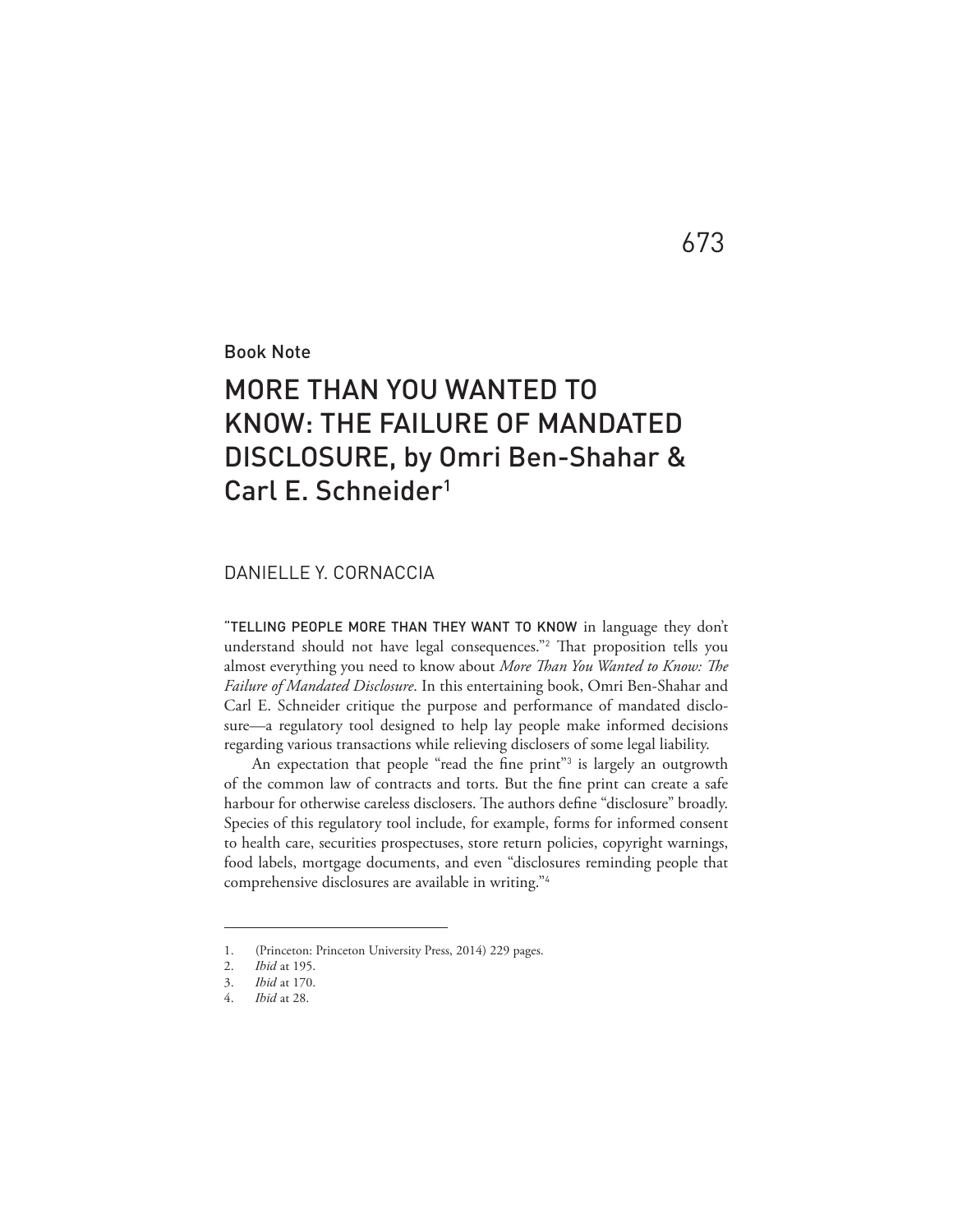#### 674 (2015) 52 OSGOODE HALL LAW JOURNAL

Mandated disclosure is pilloried throughout the book's three parts and twelve chapters. Part one sketches the ubiquity of mandated disclosure, part two tells the reader why disclosure fails, and part three asks whether mandated disclosure can be saved. The short answer to the latter question is no; the authors think mandated disclosure is mostly hopeless. And the focus of their work is to explain why disclosure is hopeless rather than to offer a regulatory panacea in disclosure's place.

So why, then, is disclosure ubiquitous? This regulatory tool "resonates with two fundamental American ideologies,"<sup>5</sup> the free-market principle and the autonomy principle. In the first case, "Markets work best when buyers are informed; disclosures inform them."<sup>6</sup> In the second case, "People are entitled as a matter of moral right and of practical policy to make the decisions that shape their lives."<sup>7</sup>

Why does disclosure fail? The authors respond with a review of empirical research suggesting that "mandated disclosure rests on false assumptions about how people live, think, and act … [and] about how well information improves decisions."<sup>8</sup> The research is based mainly in behavioural economics, and the examples discussed are exclusively American. Studies suggest that people tend to be averse to decision making, to lack the competencies necessary to understand disclosures, to be paralyzed by the amount of information provided by disclosures, and to make irrational inferences no matter the amount or quality of information provided. For example, one study found only 15 per cent of shareholders reported reading the whole prospectus required under securities law.<sup>9</sup> Behavioral economists have also noticed that "things vivid and disturbing are more readily remembered than things drab and routine."<sup>10</sup> This so-called availability bias has incited "some people [to] pay more for insurance against terrorism than for insurance against a slate of risks that includes terrorism."<sup>11</sup> For these and other reasons, "[d]eciding *not* to be informed and not to use disclosures is often patently rational."<sup>12</sup>

<sup>5.</sup> *Ibid* at 5.

<sup>6.</sup> *Ibid*.

<sup>7.</sup> *Ibid*.

<sup>8.</sup> *Ibid* at 12. 9. *Ibid* at 68.

<sup>10.</sup> *Ibid* at 110.

<sup>11.</sup> *Ibid*.

<sup>12.</sup> *Ibid* at 56-57 [emphasis in the original].